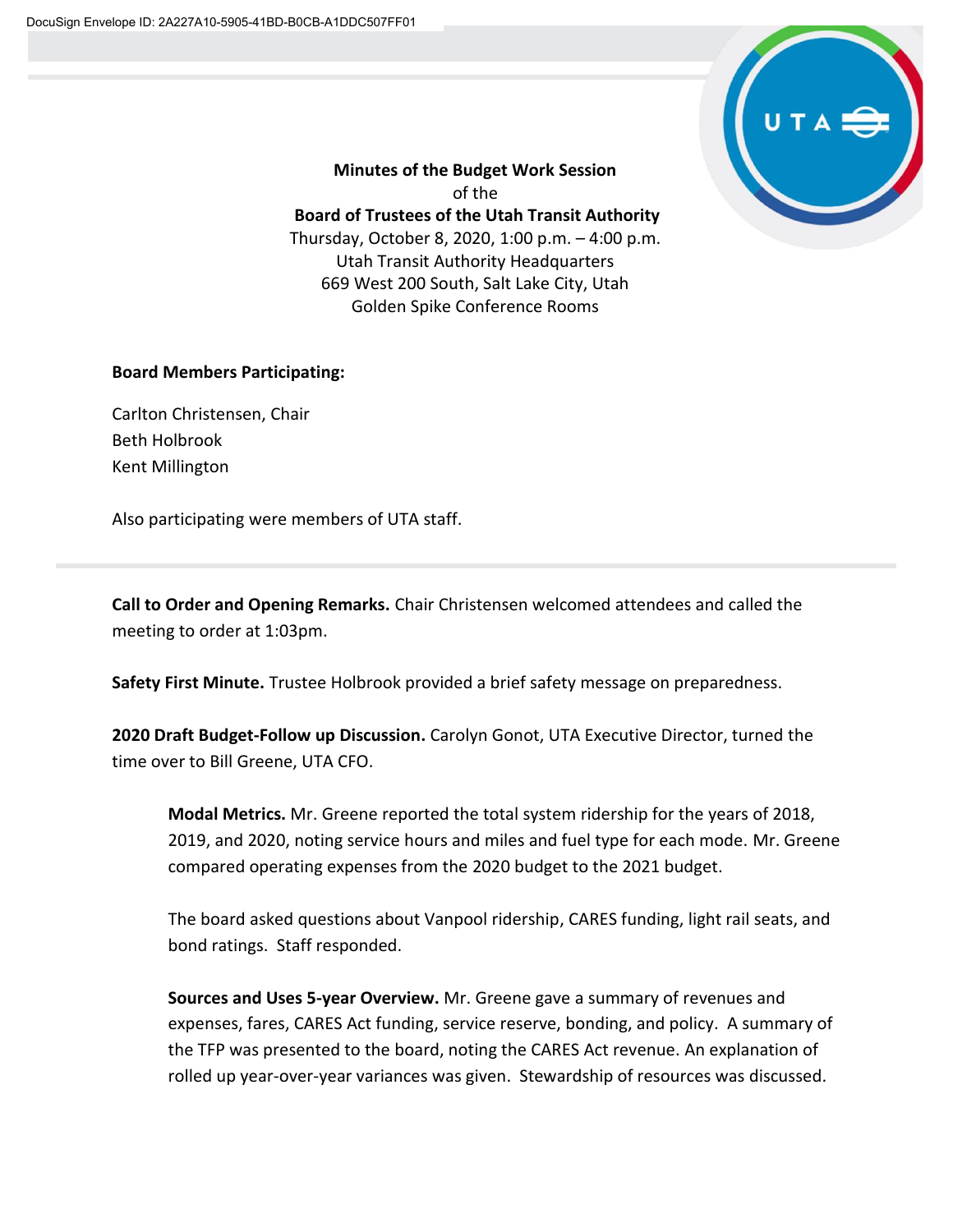The board asked questions on debt, principle, capital sources, grant opportunities, and fare changes. Mr. Greene will gather the requested information. Discussion ensued with the board and staff.

**Fare Collection System Funding & Timeline.** Ms. Gonot introduced Dan Harmuth, UTA IT Director. Mr. Harmuth introduced the options for a long-term collection system: keeping current custom EFC-X back office system, replace EFC-X with vendor-hosted system, or replace EFC-X with vendor-hosted complete system. A timeline on strategy, technology, finance, and customer experience was identified, noting a pilot program. Mr. Harmuth presented the budgeted cost involved for the program.

The board asked questions on the timeline, RFPs, ridership, and cost. Staff responded. Discussion ensued. Chair Christensen emphasized the importance of innovation and focusing on customer experience, noting the role that reliable Wi-Fi could play in improving customer satisfaction.

**Resource Topics.** Alisha Garrett, UTA Director of Culture and Talent Development, gave a summary on resources. The Chief Operating Office Administration requires no changes. Community Engagement is shifting resources within their current budget and FTE structure. Real Estate & TOD will be doing an evaluation to assess a one-time expense need that will be fit into the current budget. Asset Management and MOW are recommending an increase in FTE resources.

Ms. Garrett turned the time over to Dave Hancock, UTA Director of Asset Management. Mr. Hancock presented the Asset Management FTE structure and noted the budget and SGR Project costs for 2021. Proposed resource adjustments include an increase in FTEs, an increase in contract services, and an allowance for new structure adjustments and apprenticeship programs to come to fruition before making further changes.

The board asked questions on OCS, FTE positions, Form B, employee turnovers, and source of funding. Staff responded and discussion ensued.

**Other Discussion Items.** Ms. Garrett addressed previous questions from the board concerning COVID-19 and UV lights, noting that the project will be funded in the budget. Air filters are being tested and yielding positive results. UV light usage options are being pursued. Mr. Greene noted that the UV lights are eligible within the CARES Act funding.